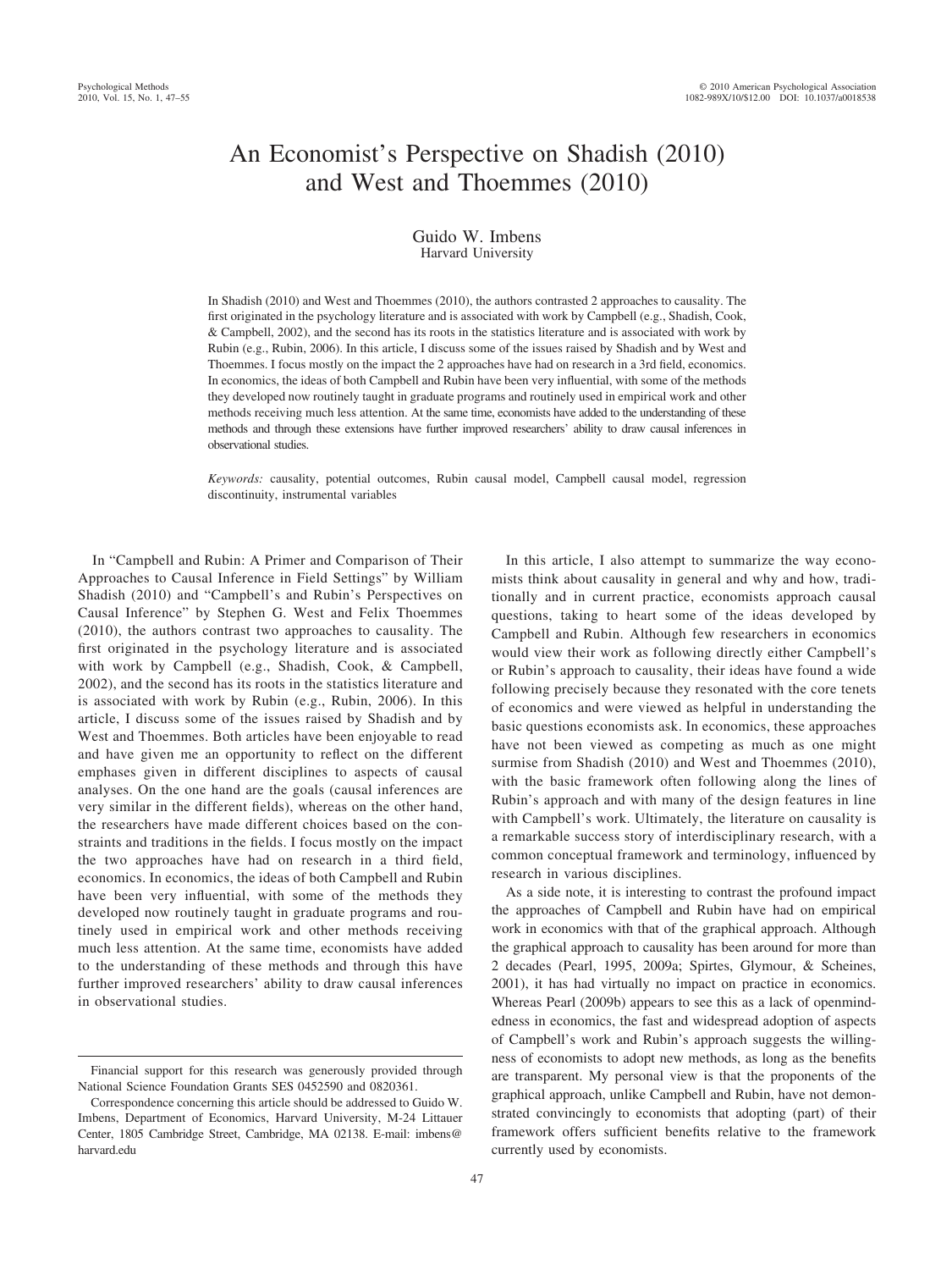# **Economics and Structural Models**

Let me first make some general comments on the way economists think about causal questions. These are not necessarily original comments. See, for example, Manski (1999) for a similar perspective. Unlike biostatisticians, who often start from the perspective of a randomized clinical trial, economists start with the notion that individuals receive the treatments they received because they choose to. Economists study how (economic) agents, which may be individuals or firms, make optimal choices, that is, how they optimally allocate their resources—time, financial, or otherwise. In making these choices, these agents take into account both the constraints they face (the scarcity of their resources) and their preferences, that is, the utility they would derive from outcomes of their decisions. The goal of such analyses is often to infer the preferences of agents in order to predict what would happen if the constraints the agents face were changed. Examples of such changes include imposing taxes on transactions or expanding the set of choices. Underlying this approach is the notion that the preferences are relatively stable and specifically that they do not change in response to changes in the constraints.

I wish to highlight two important aspects to the type of questions asked by economists. First, the questions economists ask are typically causal in nature. They concern the causal effects of interventions. Second, these questions often involve treatments that have not been seen before. For example, they may concern the effect of a tax in a particular market where there was none before rather than simply changing the tax rate within a range of values observed in the past. It is the causal aspect of the questions that makes the work of Campbell and Rubin and the discussions in Shadish (2010) and West and Thoemmes (2010) so relevant for economists, although it should be kept in mind that answers to the causal questions alone are not necessarily sufficient to answer the questions raised by economists. Next, I give two examples of this conceptual framework to help frame the discussion of the approaches of Campbell and Rubin.

### **Supply and Demand Systems**

A canonical example of the econometric approach is the analysis of supply and demand functions, discussed in many textbooks (e.g., Amemiya, 1985; Wooldridge, 2002). Suppose consumers have preferences concerning two products: apples and oranges. This means they can compare bundles of products (e.g., they know whether they prefer two apples and three oranges vs. three apples and two oranges). Consumers have a fixed budget for their fruit expenditure. The combination of a budget and preferences leads to a demand function that describes how many apples and oranges consumers are willing to buy at given prices. Under plausible assumptions, this demand function would be decreasing in the price of oranges: The higher the price, the fewer oranges people will be willing to buy. Orange suppliers face a different problem. They incur costs in bringing oranges to the market. These costs may increase as a function of the quantity of oranges they sell. As a result, they would be willing to sell more oranges if the price were higher. The supply function describes how much the suppliers are willing to sell, as a function of the price. The suppliers and consumers meet in the market. Through a mysterious process, they figure out at what price the quantity of oranges consumers demand equals the quantity of oranges the suppliers are willing to sell. These are known as the equilibrium price and equilibrium quantity. The consumers and suppliers then trade at that equilibrium price for oranges.

Within this framework, one can do remarkable things given knowledge of the supply and demand function. For example, one can predict what would happen if a tax were imposed in this market. If for each orange sold the consumer would have to pay a tax, , one can infer what the new equilibrium price would be and what the new quantity traded would be. This is possible even though there may never have been a tax in this market. This remarkable ability to predict the effect of interventions never seen in the past comes from the economic structure imposed on the problem. For example, implicit in what I described is the assumption that consumers do not care what fraction of the price they pay for oranges goes to suppliers and what fraction goes to the tax authorities.

To implement this framework, one would need to estimate both the demand and supply functions. These functions are causal in the Rubin causal model sense of representing potential outcomes. Estimating them is intrinsically a difficult problem and is, in fact, the original problem that led to the establishment of the field of econometrics. Suppose one has data from different markets, for example, the same market on different days. What makes it difficult is that simple comparisons of markets where the price was low with markets where the price was high do not directly tell one about either the demand or the supply function. Observed (equilibrium) prices and quantities represent intersections between supply and demand functions, and it is not clear whether a change in price between two different markets represents a shift along the demand function or a shift along the supply function. The technical term is that price is *endogenous*.

What is the point of this example? It illustrates that the starting point in many economic analyses of causal effects is not to look for comparisons of units with different values for the cause that look similar in terms of observed covariates. From the beginning, economists tend to be concerned that the fact that units have different values for the cause implies that they are different. Whereas in statistics the starting point is often a randomized experiment and observational studies are analyzed by making them more closely resemble randomized experiments, economists see the presence of differences in the value of the treatment or cause as evidence of incomparability of units. Price differences are not the result of random events; they are at least partly the result of the preferences and constraints faced by consumers, and as a result, they do not directly allow the estimation of demand function. The traditional econometric solution to problems of this type is to build a model that explicitly accounts for the decisions made by agents that led to the receipt of the treatment received.

#### **Discrete Choice Models**

The second example is drawn from a series of book chapters by McFadden (1973, 1981, 1982, 1984), part of the body of work for which he eventually was awarded the Nobel prize in economics. The eventual problem McFadden was interested in was predicting the effect that introducing the Bay Area Rapid Transport system in the San Francisco area would have on commuter behavior. To be more specific, I focus on the demand for the new transportation mode. To predict this demand, he had available, among other data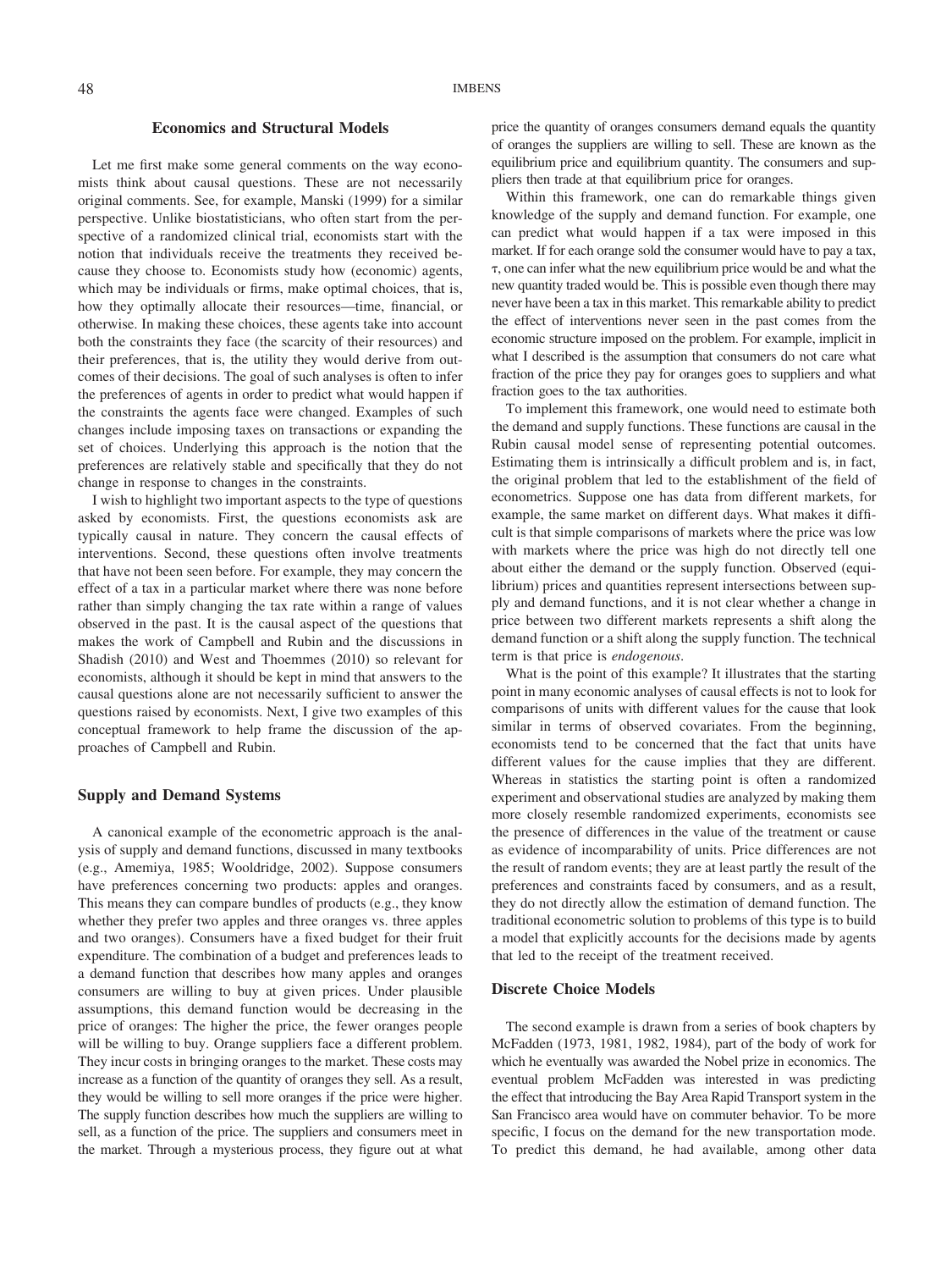sources, observations of individuals' commuting choices prior to the availability of the Bay Area Rapid Transport system as well as observations of the constraints the individuals faced, including prices and time costs of these choices.

McFadden (1973, 1981, 1982, 1984) set out to build a behavioral model of commuter choice. To make it more specific, suppose that the data available contain information on three currently available choices, commuting by car, by bus, or by train. The first component of this model is a utility function, with individuals having preferences over characteristics of the commuting choices. Such characteristics may include how long it takes to commute by car, bus, or train and how expensive these options are. These characteristics vary by choice and possibly also by individual (depending on where one lives, the time cost of commuting by car will vary). Here, the important assumption is that one can think of a transportation choice as a bundle of attributes. Individuals do not actually care about the label *car, train,* or *bus*; they care about attributes of these choices, such as the amount of time it takes to go from home to work, the amount of money it takes, and possibly other attributes. This type of model is referred to as a *hedonic model*. The ability to reduce a choice to a (small) set of attributes is what fundamentally enables one to predict the demand for the new travel option; a new option, such as a new rapid transit system, is viewed merely as a new combination of commuting time and travel costs, and understanding how individuals value these characteristics is sufficient for predicting the demand for this new travel mode. Individuals also face budget constraints based on income and wealth. Individuals are then assumed to choose the commuting option with the highest utility. With such a model, one can predict what would happen if a new commuting option with specific characteristics would be offered.

Note that this is different in a subtle way from simply estimating the causal effect of, say, a one dollar increase in the gasoline price on the probability of commuting by car. One could easily imagine, even if it would be difficult to implement such an experiment, a randomized experiment in which a random subset of individuals were faced with a one dollar increase in the gasoline price, leading to unbiased and credible estimates of the effect of a one dollar increase in the gasoline price on the probability of commuting by car. However, such an experiment would not in itself be informative about the demand for a currently nonexisting travel mode; in fact, no experiment would directly be informative about such a question without the type of structural model that McFadden (1973, 1981, 1982, 1984) developed.

At the same time, causal effects are at the core of these models. If the models are accurate representations of the way the world works, they capture causal effects of various types. At the same time, those who develop such models are much more ambitious, hoping that the models will be useful for predicting the effect of policies (such as the introduction of a new commuter option) that have not been in operation yet. To do so, such models must obviously rely on assumptions beyond those required for drawing causal inferences. To draw the causal inferences, it would be helpful to have data from settings where prices were randomly assigned. In the absence of such data, the problem of drawing causal inferences again becomes a more complicated one, similar to the discussion in the section on supply and demand.

# **The Influence of the Rubin Causal Model on Economics**

There are two key ingredients of the Rubin causal model as I view it (and having worked with Rubin extensively over the years, including working on the forthcoming textbook discussion, Imbens & Rubin, 2010, I have had a fair amount of exposure to this model). The two key components are (a) the notion of potential outcomes and the definition of causal effects solely in terms of these potential outcomes and (b) the assignment mechanism, where the probability of assignment is expressed in terms of potential outcomes and covariates. This is quite different from the traditional approach in econometrics, where typically only the joint or conditional distribution of the observed variables was modeled. I discuss these two aspects separately. First, I discuss the role of potential outcomes, how the potential outcomes approach has had a long but somewhat uneven history in economics, and how it has recently been embraced as the preferred setup for analyzing causal questions. Second, I discuss two special cases of the assignment mechanism and how they are viewed in the economics literature.

#### **Potential Outcomes**

Potential outcomes represent, at the unit level, the outcomes that would occur if a particular level of the treatment were applied to a particular unit. Typically, an assumption similar to the stable unit type value assumption (Rubin, 2006) is made to ensure that with a binary treatment, a pair of potential outcomes is sufficient to describe all possible outcomes for each unit. A comparison between potential outcomes for a particular unit then has a causal interpretation. This requires no assumptions about the assignment mechanism or about what is observed. The causal effects are defined at the unit level without regard to how the treatments are assigned.

Historically, this potential outcome approach is very much in the spirit of the way economists think about causality, although that is not apparent in the current econometrics textbooks. Economists think of a demand function describing quantities demanded as a function of prices. This is exactly the same as the potential outcome notion, other than the minor generalization that the treatment—price in this case—is continuous. One of the early econometricians, Haavelmo, clearly had potential outcomes in mind in his description of the consumption function, which describes the expenditure on consumption of, say, food (denoted by *u*) as a function of income (denoted by *r*). Haavelmo (1943, chap. 40) wrote,

if all consumers in the society were repeatedly furnished with the total income, or purchasing power, *r* per year, they would on average or normally spend  $\bar{u} = \alpha \times r + \beta$ . The amount actually spent would be given by  $u = \alpha \times r + \beta + x$ , where *x* is a certain random residual with mean value  $= 0$ , irrespective of the value given to *r*. (p. 4)

This regression function, in old fashioned notation with  $\beta$  the intercept,  $\alpha$  the slope coefficient, and *x* the residual, is not simply a conditional expectation. There is a notion that income, *r,* takes on a particular value but that it could have been assigned a different value, and as a result a different level of consumption, *u,* would have been observed. The regression function describes the differ-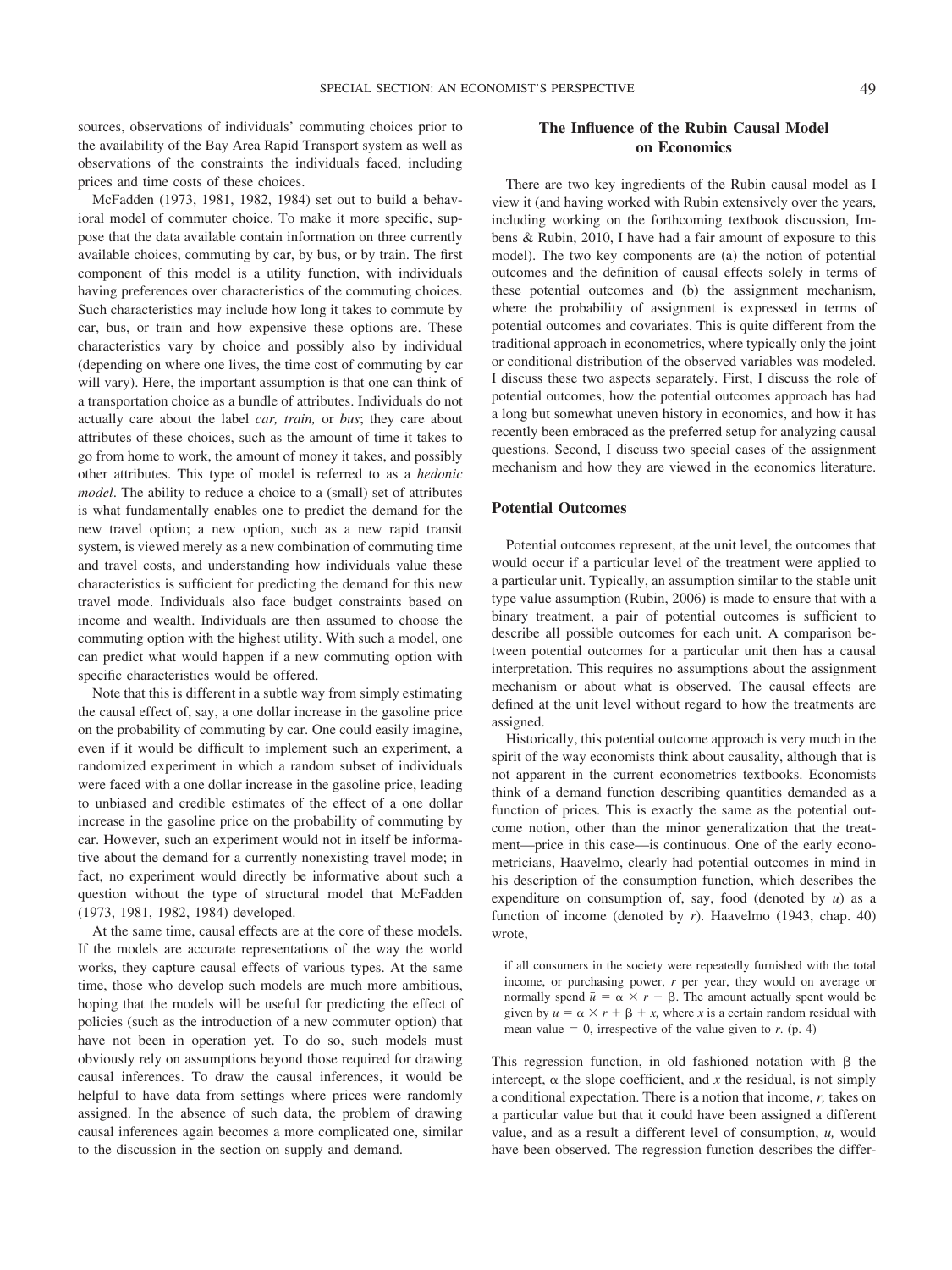ent values *u* would have assumed had total income been different. Of interest, this clear distinction between potential outcomes and realized outcomes became blurred in much of the econometrics literature that followed Haavelmo's work.

More recently, economists have moved toward adopting—or perhaps it would be more accurate to say they have returned to—the potential outcome framework more explicitly and more systematically, in particular in the context of the study of the evaluation of social programs. In the recent literature on causality, this is now the preferred setup. See the textbook discussions in Angrist and Pischke (2008), Caliendo (2006), M.-J. Lee (2005), and Wooldridge (2002), and see the surveys in Heckman, Lalonde, and Smith (2000) and Imbens and Wooldridge (2009). Adopting this framework has allowed researchers to be more explicit about the nature and degree of heterogeneity allowed for and to articulate critical assumptions more clearly. See, for example, the change from Heckman and Robb (1985), who did not explicitly distinguish between potential and realized outcomes, to Heckman (1990), who explicitly adopted the Rubin potential outcome framework.

Economists working in this area have ultimately found this component of the Rubin causal model useful for a variety of reasons. Some of these are the same as those that motivated Rubin to articulate the framework in the first place. In addition, in my view the framework appeals to economists because it is close to the general framework used in economic theory, in which the notion of alternative outcomes that would result from changes in exposures is familiar.

#### **Unconfoundedness**

The second key component of the Rubin causal model is the assignment mechanism. Here the probability of a particular set of assignments is described in terms of covariates and potential outcomes. A leading case, perhaps the most important case in practice, is the case where the assignment mechanism is free of dependence on the potential outcomes. Rubin (1990) referred to this as *unconfoundedness*. In addition to unconfoundedness, it is typically assumed that the probability of assignment to any treatment level is strictly between zero and one so that each unit can ex ante be exposed to any treatment. In economics, different terms for closely related assumptions are being used. The notion is sometimes referred to as *exogeneity* or as *selection on observables* (see Imbens, 2004, for a review). Neither of these terms was originally formulated in terms of potential outcomes, and in fact, they are often used without precise definitions. The term *selection on observables* was introduced by Heckman and Robb (1985), in the context of a selection model.

Unconfoundedness implies that comparisons of outcomes for units that differ in terms of treatment status but are homogeneous in terms of observed covariates have a causal interpretation. In other words, if we find a pair of units with the same covariate values, one treated and one control, then the difference in outcomes is unbiased for the average effect of the treatment for units with those values of the covariates.

Let me make some comments on this, because the assumption has generated much more controversy in economics than one might expect. This is partly because the assumption that units that look alike in terms of observed characteristics but that are in different treatment regimes are directly comparable is often suspect. If these units look alike in terms of background characteristics, but they made different choices, it must be because they are, in fact, different in terms of unobserved characteristics. In other words, if they were the same in terms of all relevant characteristics, why would they make different choices? The underlying concern among economists is that such an assumption may be difficult to reconcile with optimal behavior by individuals. Let me make this more specific. Suppose one is analyzing data from a voluntary job-training program for currently unemployed women. One has in mind a program that is offered to all unemployed women who meet certain eligibility criteria but that is not required to keep benefits. One might think that eligible women would assess the benefits of this program partly in terms of the increased chances of finding a job and that they would compare those benefits to the costs, including any direct financial cost, the travel cost, potential expenses for child care during the training, and the time cost. If, for a particular eligible woman, the expected benefits from participation exceeded the expected costs, then she would choose to participate. Suppose one has data on a number of eligible women for whom this program was designed. We know their labor market activity for the past 24 months, their age, their prior educational achievement, their marital status, and the number and age of their children. Consider now a particular woman who is 33 years old, has a high school degree, is unmarried, has two kids (ages 2 and 4), and worked for 6 months in the preceding 24 months. Suppose this woman chose to participate in the training program. Unconfoundedness suggests that to estimate the effect of the program on the labor market status for this particular woman, one should look for a woman with the exact same characteristics who choose not to go through the program. The question is then whether such a comparison would be credible as a causal effect. A standard response from an economist would be that precisely by choosing to enroll in the program, the first woman showed herself to be different from the second woman. We may call this different motivation or something else, but an economist would be concerned that by making this choice, she revealed herself to be different. Moreover, if the decision was optimal, in the sense of being based on a comparison of expected costs and benefits, it must be that the differences between the two women are related to differences in the expected utilities from their actions. Thus, the comparison would be suspect as a causal one. See Manski (1999) for a similar argument.

Why do I nevertheless view this as a very important assumption in many settings? First of all, in many settings it appears plausible that, at the very least, aligning units in terms of observed background characteristics improves the credibility of the comparison. Even if one is concerned with differences in motivation between the enrolled women and those in the control group, there is no reason to believe that one systematically improves the credibility of one's inferences by comparing women who are different in terms of observed characteristics. Specifically, there is nothing in the data that suggests one improves balance in terms of motivation by comparing a 33-year-old woman who chose to enroll with, say, a 25-year-old woman who did not. At the same time, the only alternative to comparing women with the same observed characteristics is to compare women who differ in terms of observed characteristics. Now this becomes a somewhat subtle issue. In some analyses, one does make deliberate comparisons between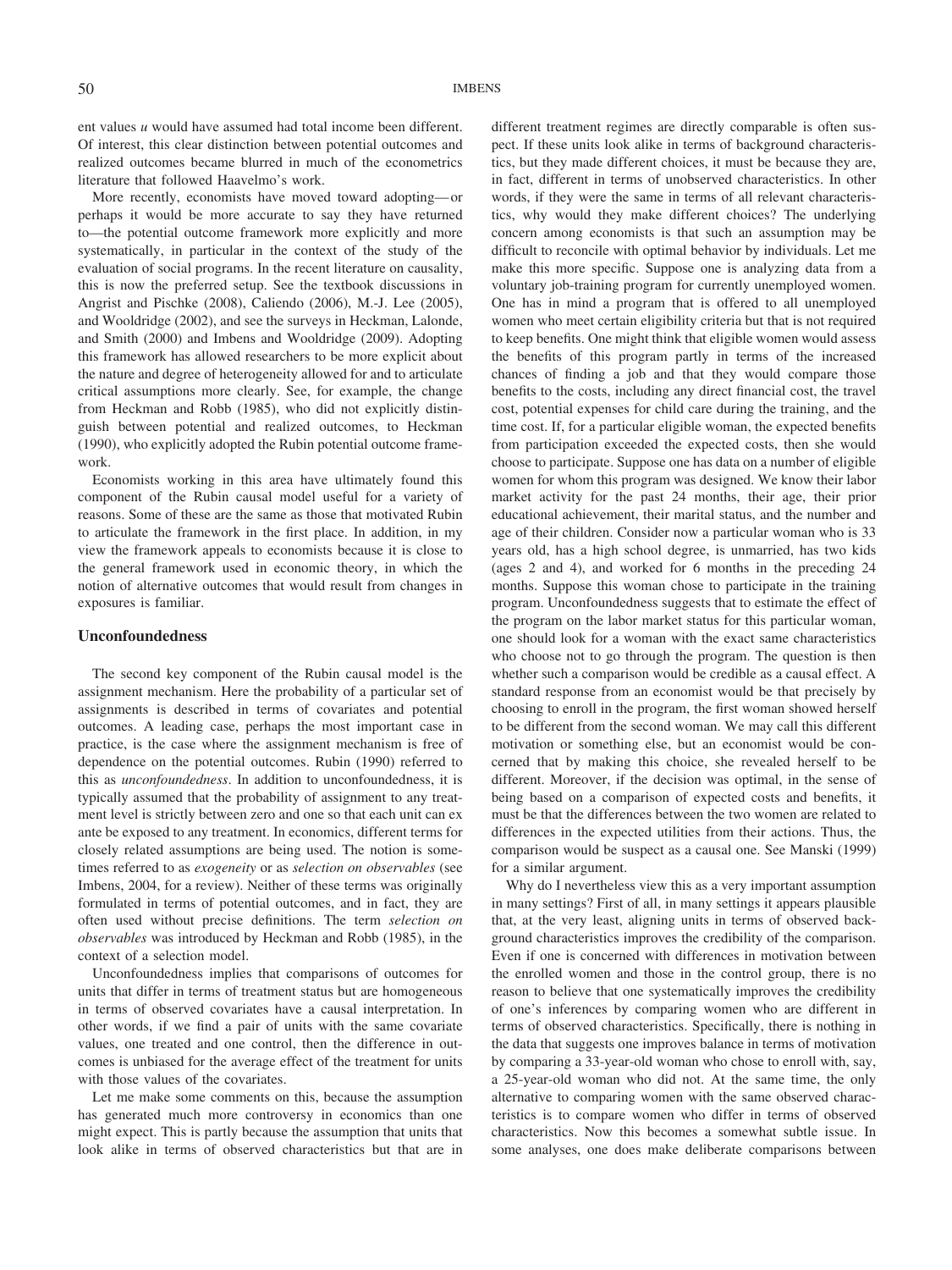units that differ in observed pretreatment variables in order to improve balance on unobserved characteristics. Instrumental variables are a leading example of such a method. Those are exceptional situations though. In most cases, it would appear that making units comparable in terms of observed pretreatment variables improves rather than diminishes the credibility of the comparison. Note that I am not claiming that adjusting for observed covariates is sufficient for making credible causal statements. Rather, I am making the much weaker claim that doing so generally improves things, even if it is not sufficient.

Now one needs to be careful with even this weaker claim. It is theoretically possible that conditioning on a covariate introduces bias that would otherwise not be there. In other words, it is possible that unconfoundedness holds without conditioning on a covariate,  $X_i$ , but is not conditional on  $X_i$ , even though the covariate is not affected by the treatment. Again, instrumental variables are an example of such a case. However, outside of that setting, which is typically easily recognized, this appears to be largely a theoretical possibility. Note that this is different from the setting studied by Meehl (1971), where the concern was about adjusting for variables that themselves may be affected by the treatment, an issue also raised by Rosenbaum (1984).

A second reason for viewing unconfoundedness as an important assumption is that even despite the earlier argument, there is nothing in the assumption per se that is inconsistent with optimizing behavior. Suppose that the two women in the example faced different costs to attend the job training. They may live in different neighborhoods so that, given the public transportation schedule, it would take more time for one to attend the training than for the other. If the outcome of interest is an indicator for being employed at some fixed time after the program, the optimal decision for the two women may well be different even if expected labor market outcomes are identical. The argument here relies on a difference between the outcome of interest for the researcher (the labor market outcome in this case, say, earnings) and the objective function of the economic agent (net benefits of attending the training, which subtracts the cost of attending from the earnings).

Ultimately this setup has generated a large literature in economics. Part of this literature is applied, with major contributions by Card and Sullivan (1988), Lalonde (1986), and Dehejia and Wahba (1999). In addition, a substantial theoretical literature has emerged, including extensions to the methodology of matching (e.g., Abadie & Imbens, 2006).

# **Instrumental Variables**

The recent literature on instrumental variables in econometrics is one of the success stories of interdisciplinary research. It combined the traditional work on instrumental variables in econometrics (see textbook discussions in Amemiya, 1985, and Wooldridge, 2002), which on its own had had little impact outside of economics, with Rubin's potential outcome framework in Imbens and Angrist (1994) and Angrist, Imbens, and Rubin (1996). This led to a surge of interest in instrumental variables methods outside of economics. Shadish (2010) and West and Thoemmes (2010) discussed this in more detail, but the benefits of the Rubin causal model are clear: The assumptions are more transparent and separated from functional form considerations, causal estimands are clearly defined, and the implications of heterogeneity become clear. For a detailed discussion of the modern econometric literature, see the recent survey by Imbens and Wooldridge (2009).

#### **The Influence of Campbell's Work on Economics**

Campbell's influence on empirical work in economics is more recent, although much of his work goes back considerably further in time than Rubin's. Reading Shadish (2010) and West and Thoemmes (2010), it is easy to see how in recent years much work in economics has been directly influenced by Campbell's ideas. First, and this is the most direct and visible contribution of Campbell's that has had a major influence in economics, regression discontinuity designs are now well established and are routinely and widely used in economics. Second, Campbell's ideas concerning threats to internal validity are widely used. Although explorations of threats to internal validity are not as wide ranging as they are in Campbell's approach, economists routinely use the economic models that motivate particular estimation strategies to explore why estimates may not have hoped for causal interpretations. Third, and part of this is recent, there is much debate about external validity in causal inference settings in economics. The part of Campbell's approach that has not received as much attention in economics as the other components is the stress on design, as discussed in Shadish and West and Thoemmes. Economists have traditionally taken their data as given. Although recently there have been more studies in which researchers have collected their own data and even carried out their own experiments, the overwhelming majority of studies analyze previously collected data, taking as given the measures recorded and the missing data patterns realized. Little attention is paid in published articles or in the teaching in graduate programs to the collection of data and to the choices faced by researchers collecting their own data that may affect the quality of the data and the study. Now I discuss the first three of these issues in more detail.

#### **Regression Discontinuity Designs**

Regression discontinuity designs, discussed in both Shadish (2010) and West and Thoemmes (2010), have a long and interesting history. As Cook (2008) discussed eloquently, subsequent to the original discovery of these designs by Thistlewaite and Campbell (1960), they have been reinvented multiple times in multiple disciplines. In economics, they never made much of an impact until very recently. Although Goldberger (1972a, 1972b) did some important work analyzing these methods in the 1970s, this did not generate much attention at the time. It was only in the late 1990s and in the early part of the decade starting in 2000 that economists got interested in these methods. At this time, there was an influential movement in empirical work in economics toward clear design-based strategies, including exploiting both randomized and natural experiments. This movement was led by Card, Krueger, and Angrist (e.g., Angrist, 1990; Angrist & Krueger, 1991; Card, 1990; Card & Krueger, 1994) and led to a receptive audience for regression discontinuity designs.

Early influential applications of regression discontinuity designs include van der Klaauw (2002, 2008), Black (1999), and D. Lee (2001). Since then, there has been a proliferation of both applications and theoretical work on regression discontinuity design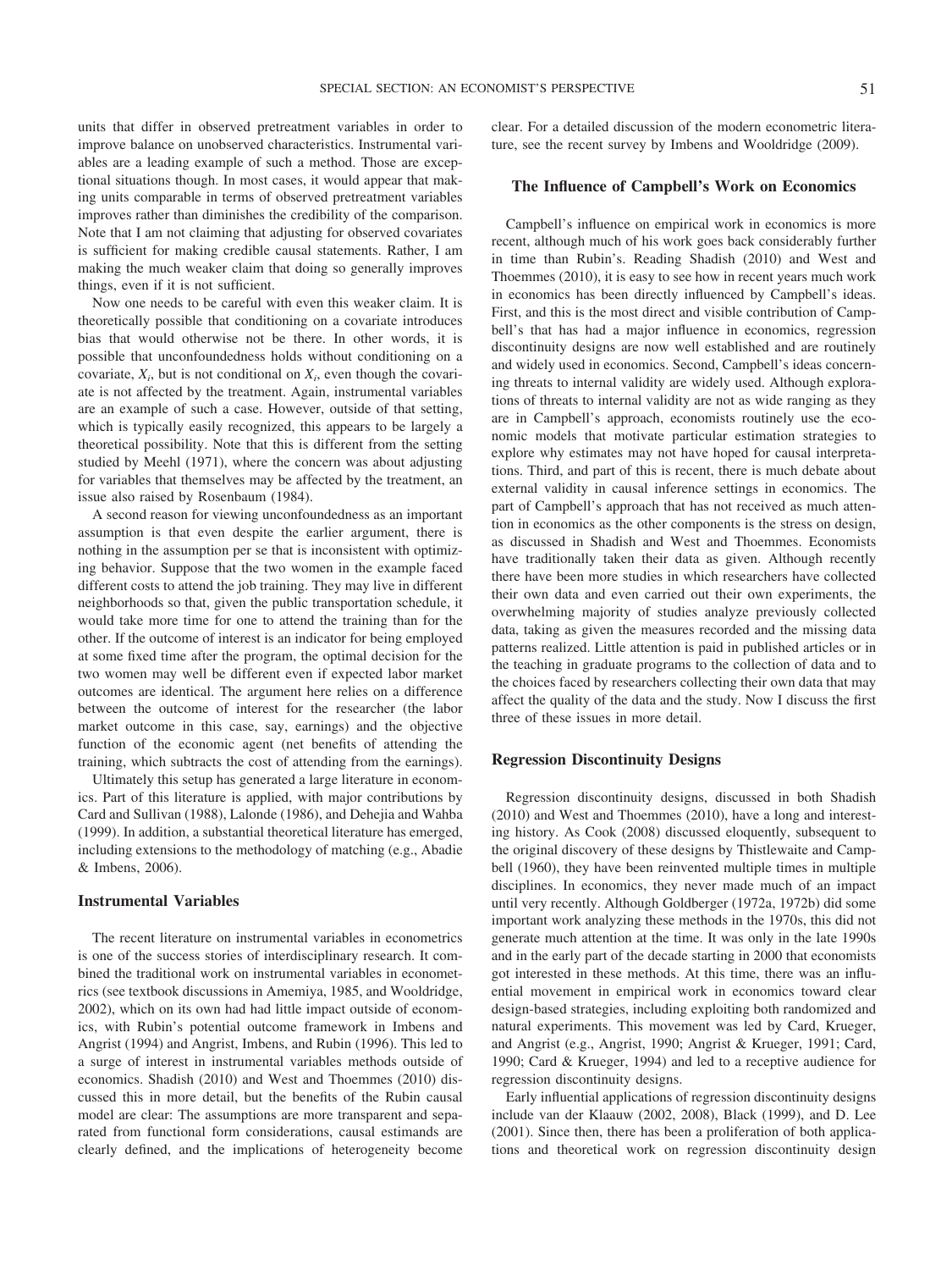methods in economics. A recent special issue of the *Journal of Econometrics* was entirely devoted to regression discontinuity design applications (Imbens & Lemieux, 2008). For a more comprehensive review of regression discontinuity design applications in economics, see the recent survey by D. Lee and Lemieux (2009).

Let me briefly discuss two of these applications, partly to show their richness and partly to show why such designs now have such great appeal in economics. First, DiNardo and Lee (2004) studied the effect of unions on workers' wages. This is an old question in economics: Does unionization lead to higher wages for workers, or are firms with high wages more likely to end up being unionized? The literature on the union wage effect is long and not settled. See Lewis (1986) for an early review. DiNardo and Lee exploited the rules for establishing unions through firm-level elections by selecting a sample of firms that had had elections in which the vote was close to the threshold required for establishing a union. Within this set of firms, they compared subsequent average wages for those firms where the vote implied that a union would be established with average wages for firms where the vote implied no union would be established, and they obtained credible estimates of the causal effect of unions on wages for firms where workers were close to indifferent about whether to be unionized.

Second, consider the study of the effect of class size on children's educational outcomes by Angrist and Lavy (1999). Again, this is a substantive issue that has received much attention in various disciplines. Observational studies based on comparisons of schools with bigger and smaller classes have met with skepticism, arising from concerns that unobserved differences between such schools may invalidate the causal interpretation of such differences. Angrist and Lavy exploited a rule in Israel, known as Maimonides' rule, that establishes that class size cannot be larger than 40. In the data Angrist and Lavy analyzed, this shows up in a discontinuity in average class size, as a function of cohort size, at multiples of forty. This in turn allowed them to estimate credibly, for example, the causal effect of moving from a class size of 40 to a class size of 20 or 21.

Let me discuss briefly some of the recent theoretical contributions in econometrics to the regression discontinuity literature, reviewed in Imbens and Lemieux (2008). Hahn, Todd, and van der Klaauw (2000) studied the interpretation of the fuzzy regression discontinuity estimand in settings with heterogeneous effects. In the sharp regression discontinuity, it is clear that the estimand is the average effect for all units at the threshold. Using Rubin's potential outcome approach, in combination with the insights from the instrumental variables literature (Angrist et al., 1996), Hahn et al. established that one can interpret the fuzzy regression discontinuity estimand as an average causal effect, where the averaging is over a subset of the units close to the threshold, namely the subset for which the threshold mattered. In a more technical contribution, Porter (2003) established the optimality of local linear methods in regression discontinuity settings. A third contribution, by Imbens and Kalyanaraman (2009), focused on optimal bandwidth selection in regression discontinuity settings. Often in regression discontinuity settings, observations with values for the forcing or assignment variable that are a substantial distance away from the threshold are dropped from the analysis. Choosing the distance beyond which observations should be dropped is akin to a bandwidth selection problem in the nonparametric regression literature. Imbens and Kalyanaraman developed optimal ways of selecting this bandwidth.

In an important contribution, McCrary (2008) suggested assessing the internal validity of regression discontinuity methods by investigating the marginal distribution of the forcing variable. Specifically, the question is whether there is a discontinuity in the marginal density of the forcing variable at the threshold. Whether there is such a discontinuity is immaterial for the mechanical application of regression discontinuity methods, but it is important for the interpretation. Typically, the story behind regression discontinuity estimates is that the forcing variable is an immutable characteristic of the unit, with the threshold chosen in a way that leaves units on either side of the threshold comparable. That story is difficult to reconcile with a discontinuity in the density of the forcing variable. As McCrary argued, such a discontinuity can suggest that the value of the forcing variable is manipulated by individuals, in an attempt to influence their treatment status. As an example, consider the case in which a test score at least equal to 60 is required for admission to a particular program. One may wish to use regression discontinuity methods to evaluate the effect of the program with the discontinuity in program admission at a score of 60. However, if one were to find that there are few individuals with a test score of 59 relative to the number of individuals with a test score of 60, one may be concerned that the comparability of individuals with test scores of 59 and 60 that underlies the regression discontinuity approach may be violated through manipulation of the test score, for example, by graders knowing the importance of a test score of 60. Testing for the presence of a discontinuity in the density of the forcing variable is therefore an important way of supporting the causal conclusions of the analysis.

#### **Threats to Internal Validity**

Both Shadish (2010) and West and Thoemmes (2010) stressed the role of exploring threats to internal validity in Campbell's approach. Although Campbell's work is not always given proper credit for this, his influence in this area is extensive in the empirical economics literature. Part of this is natural. Economic theories make it natural to contemplate threats to internal validity. I have already discussed some examples of this in the context of regression discontinuity designs. Let me also discuss this in the context of analyses of observational studies based on unconfoundedness assumptions.

Consider an observational study analyzing the effect on subsequent employment status of a labor market program designed to help unemployed individuals find a job. The analysis of such programs (e.g., the Job Training Partnership Act or Greater Avenues to Independence in California) is the motivation for much of the theoretical work in econometrics in this area. If program status is not randomly assigned, an economist is by training inclined to be concerned that those who choose to seek the job search assistance are different from those who choose not to seek it. These differences may reflect motivation or other characteristics of unemployed individuals that can affect their labor market prospects irrespective of the job search assistance. This, in turn, has prompted researchers to explore evidence of such differences in motivation between participants in the program and nonparticipants. One might expect such differences to show up in differences in earlier labor market outcomes and choices between individuals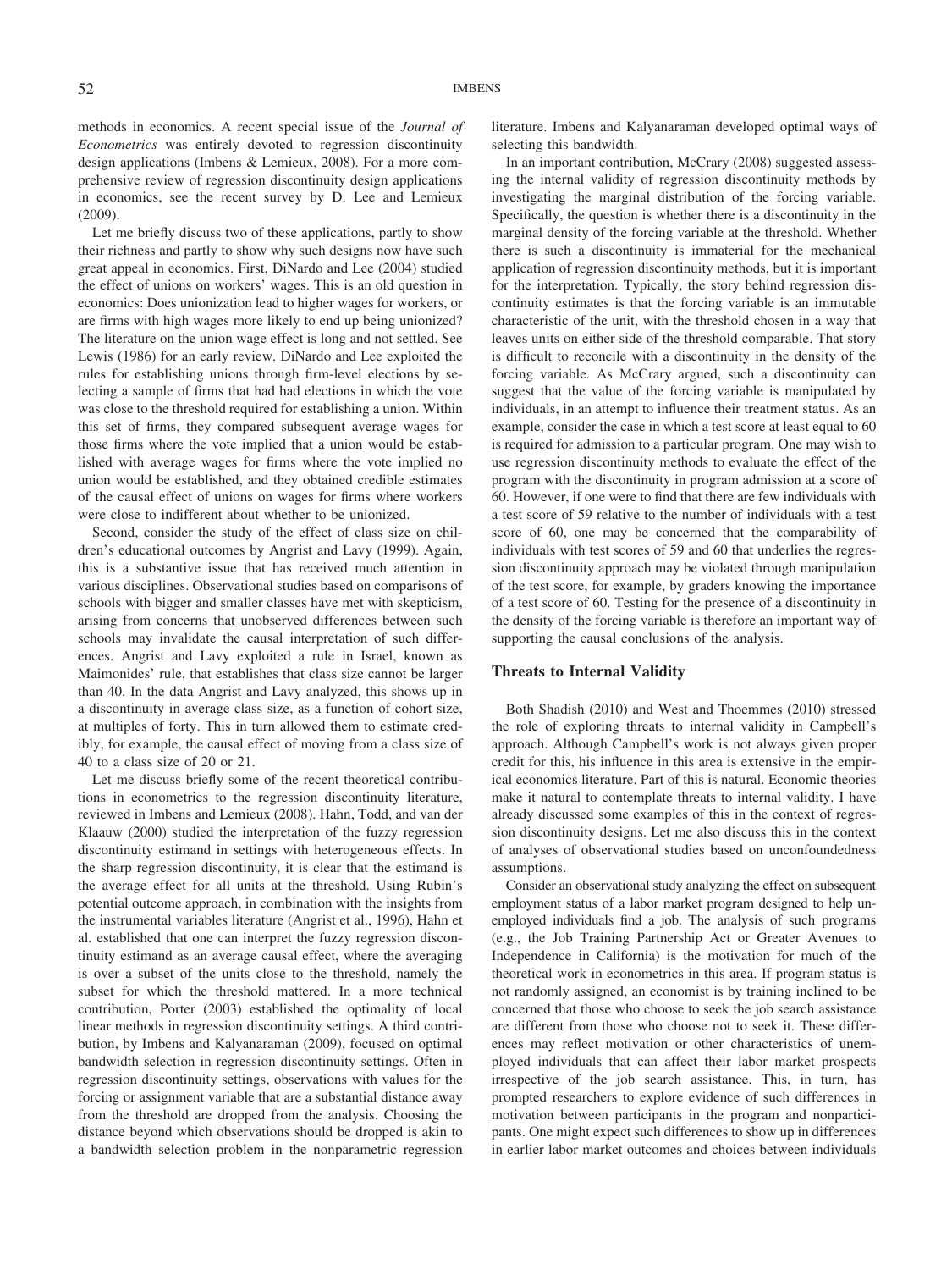who subsequently participated and individuals who subsequently did not participate in labor market programs.

#### **External Validity**

In economics, external validity has not always received as much attention as it has in other disciplines. Researchers often pay little attention to the representativeness of the samples they use or to which populations they may represent. One aspect of external validity, however, has been the focus of much attention in the economics literature. It appears to be somewhat special to economics and does not directly translate into the categories Shadish (2010) and West and Thoemmes (2010) discussed. It is also different from the reactivity concern to validity raised in Shadish, Cook, and Campbell (2002). This is what is known in economics as the Lucas critique (Lucas, 1986), although some of the remedies Shadish et al. suggested for reactivity may apply here, including deception of the participants. The Lucas critique involves individuals' expectations about the value of the treatment to which they are exposed and how these expectations can affect their responses. Lucas (1976) studied this in the context of macroeconomic policy, but it can arise in simpler settings. Suppose a double-blind randomized experiment is conducted with a fraction, *p,* exposed to the active treatment and  $1 - p$  exposed to a placebo, with the value of *p* chosen by the researcher and known to the participants in the study. Suppose now that individuals view the active treatment as a substitute for other actions they may take. To be specific, they may view exercise as a substitute for a cholesterol-reducing drug. Thus, if they were to know that they were given the active drug, they would choose not to exercise, and if they were to know that they did not receive the active drug, they would choose to exercise. With their actual treatment status unknown, individuals may estimate their probability of receiving the active drug. If this probability is above some threshold,  $p_0$ , individuals view exercise as unnecessary because they are likely to be receiving the active drug, but if this probability is below  $p_0$ , they exercise, because it is unlikely they are receiving the active treatment. If the magnitude of the treatment effect increases when the individual exercises, then the effect of the treatment varies by *p,* even though there is no interaction between individuals. An experiment with a small value for the fraction treated, *p,* will not predict the effects of a general adoption of the drug.

There has also been a recent and somewhat heated discussion in economics concerning the relative importance of internal and external validity, echoing some of the themes in Shadish (2010) and West and Thoemmes (2010). The context for this discussion in economics is the recent increase in the number of randomized experiments carried out in development economics. A group of young development economists located in Cambridge and associated with the MIT Poverty Action Lab, led by Abhijit Banerjee, Esther Duflo, and Michael Kremer, have argued that traditional development economics has by and large been unsuccessful in providing credible evidence regarding the efficacy of development programs (Banerjee & Duflo, 2008; Duflo, Glennerster, & Kremer, 2008). These researchers have forcefully argued that credible evidence, based on randomized experiments, is needed to improve practices in the developing world. This group of development economists has been successful in promoting their view, both through carrying out experiments themselves and through convincing organizations such as the World Bank to put more emphasis on randomized experiments.

The success of this group has created a backlash, with a number of senior development economists arguing against the proliferation of experiments. Among the prominent critics are Deaton (2009) and Ravallion (2009). See Imbens (2009) for a comment that is more supportive of the move toward randomization. The criticisms fall into a number of categories. First, experiments are not feasible in many important settings, and economists should not ignore questions for which experiments are not possible. The more interesting criticism is concerned with external validity. The argument goes as follows. A randomized experiment may be useful for estimating the effect of a particular treatment in a particular setting. However, it does not generalize to other settings. A well thought out structural model, however, identifies parameters that are invariant to populations and therefore can be used to predict the effects of policies in different settings and for different populations. There is typically little evidence provided that these structural models are indeed effective in both capturing the causal effects in the populations studied or in generalizing them to other settings and populations.

# **Conclusion**

Both Rubin and Campbell have had a major influence on empirical work in economics. Rubin's causal model and especially the potential outcome framework are now the standard setup for analyzing causal questions in economics. Regression discontinuity designs are widely used, thanks to Campbell. Although it has taken a considerable amount of time for their work to make its way through the discipline of economics, its influence now is a tribute to interdisciplinary work and to the power of their ideas. The discussions of Shadish (2010) and West and Thoemmes (2010) eloquently speak to this and clarify the contributions of the different approaches.

# **References**

- Abadie, A., & Imbens, G. (2008). On the failure of the bootstrap for matching estimators. *Econometrica, 76,* 1559–1564.
- Amemiya, T. (1985). *Advanced econometrics*. Cambridge, MA: Harvard University Press.
- Angrist, J. (1990). Lifetime earnings and the Vietnam era draft lottery: Evidence from Social Security administrative records. *American Economic Review, 80,* 313–335.
- Angrist, J., Imbens, G., & Rubin, D. (1996). Identification of causal effects using instrumental variables. *Journal of the American Statistical Association, 91,* 444–472.
- Angrist, J., & Krueger, A. (1991). Does compulsory school attendance affect schooling and earnings? *Quarterly Journal of Economics, 106,* 979–1014.
- Angrist, J., & Lavy, V. (1999). Using Maimonides' rule to estimate the effect of class size on scholastic achievement. *Quarterly Journal of Economics, 114,* 1243.
- Angrist, J., & Pischke, S. (2008). *Mostly harmless econometrics: An empiricists' companion*. Princeton, NJ: Princeton University Press.
- Banerjee, A., & Duflo, E. (2008). *The experimental approach to development economics.* Unpublished manuscript, Department of Economics, Massachusetts Institute of Technology.
- Black, S. (1999). Do better schools matter? Parental valuation of elementary education. *Quarterly Journal of Economics, 114,* 577–599.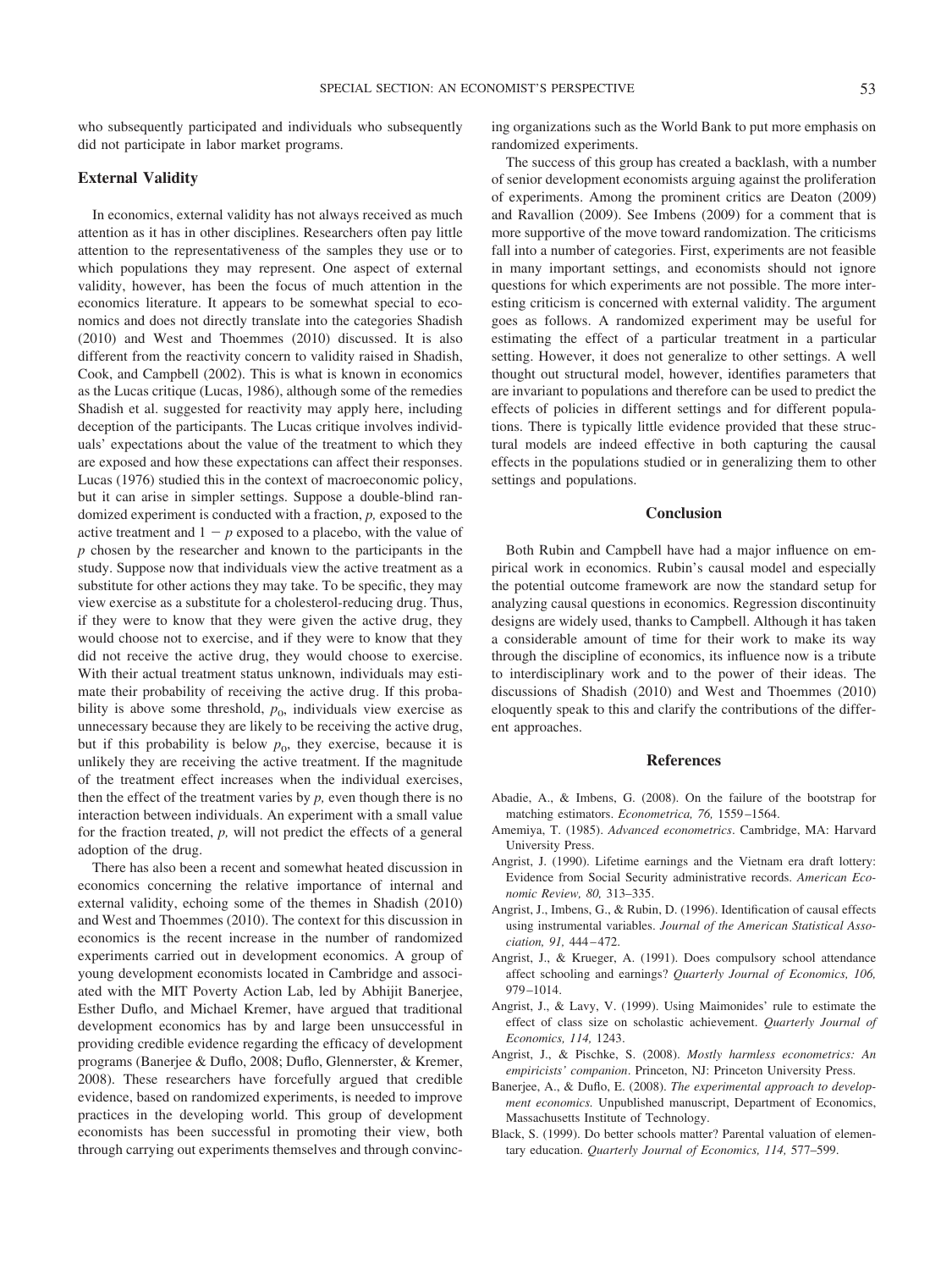- Caliendo, M. (2006). *Microeconometric evaluation of labour market policies.* Berlin, Germany: Springer-Verlag.
- Card, D. (1990). The impact of the Mariel Boatlift on the Miami Labor market. *Industrial and Labor Relations Review, 43,* 245–257.
- Card, D., & Krueger, A. (1994). Minimum wages and employment: A case study of the fast-food industry in New Jersey and Pennsylvania. *American Economic Review, 84,* 772–784.
- Card, D., & Sullivan, D. (1988). Measuring the effect of subsidized training programs on movements in and out of employment. *Econometrica, 56,* 497–530.
- Cook, T. (2008). Waiting for life to arrive: A history of the regression– discontinuity design in psychology, statistics, and economics. *Journal of Econometrics, 142,* 636–654.
- Deaton, A. (2009). *Instruments of development: Randomization in the tropics, and the search for the elusive keys to economic development* (NBER Working Paper 14690). Cambridge, MA: National Bureau of Economic Research.
- Dehejia, R., & Wahba, S. (1999). Causal effects in nonexperimental studies: Reevaluating the evaluation of training programs. *Journal of the American Statistical Association, 94,* 1053–1062.
- DiNardo, J., & Lee, D. (2004). Economic impacts of new unionization on private sector employers: 1984–2001. *Quarterly Journal of Economics, 119,* 1383–1441.
- Duflo, E., Glennerster, R., & Kremer, M. (2008). Using randomization in development economics research: A toolkit. In P. Schultz & J. Strauss (Eds.), *Handbook of development economics* (pp. 3895–3962). Amsterdam, The Netherlands: Elsevier.
- Goldberger, A. (1972a). *Selection bias in evaluating treatment effects: Some formal illustrations.* Unpublished manuscript.
- Goldberger, A. (1972b). *Selection bias in evaluating treatment effects: The case of interaction.* Unpublished manuscript.
- Hahn, J., Todd, P., & van der Klaauw, W. (2000). Identification and estimation of treatment effects with a regression–discontinuity design. *Econometrica, 69,* 201–209.
- Haavelmo, T. (1943). The statistical implications of a system of simultaneous equations. *Econometrica, 11,* 1–12.
- Heckman, J. (1990). Varieties of selection bias. *American Economic Review, Papers and Proceedings, 80,* 313–318.
- Heckman, J., Lalonde, R., & Smith, J. (2000). The economics and econometrics of active labor markets programs. In A. Ashenfelter & D. Card (Eds.), *Handbook of labor economics* (Vol. 3, pp. 1031–1189). New York, NY: Elsevier Science.
- Heckman, J., & Robb, R. (1985). Alternative methods for evaluating the impact of interventions. In J. Heckman & B. Singer (Eds.), *Longitudinal analysis of labor market data* (pp. 131–195). Cambridge, England: Cambridge University Press.
- Imbens, G. (2004). Nonparametric estimation of average treatment effects under exogeneity: A review. *Review of Economics and Statistics, 86,* 1–29.
- Imbens, G. (2009). *Better LATE than nothing: Some comments on Deaton (2009) and Heckman and Urzua (2009)* (NBER Working Paper 14896). Cambridge, MA: National Bureau of Economic Research.
- Imbens, G., & Angrist, J. (1994). Identification and estimation of local average treatment effects. *Econometrica, 62,* 467–475.
- Imbens, G., & Kalyanaraman, K. (2009). *Optimal bandwidth selection in regression discontinuity designs.* Unpublished manuscript, Department of Economics, Harvard University.
- Imbens, G., & Lemieux, T. (2008). Regression discontinuity designs: A guide to practice. *Journal of Econometrics, 142,* 615–635.
- Imbens, G., & Rubin, D. (2010). *Causal inference in statistics and social sciences.* Cambridge, England: Cambridge University Press.
- Imbens, G., & Wooldridge, J. (2009). Recent developments in the econometrics of program evaluation. *Journal of Economic Literature, 47,* 1–86*.*
- Lalonde, R. J. (1986). Evaluating the econometric evaluations of training programs with experimental data. *American Economic Review, 76,* 604–620.
- Lee, D. (2001). *The electoral advantage of incumbency and the voter's valuation of political experience: A regression discontinuity analysis of close elections.* Unpublished manuscript, Department of Economics, University of California, Berkeley.
- Lee, D., & Lemieux, T. (2009). *Regression discontinuity designs in economics.* Unpublished manuscript.
- Lee, M.-J. (2005). *Micro-econometrics for policy, program, and treatment effects.* Oxford, England: Oxford University Press.
- Lewis, G. (1986). *Union relative wage effects: A survey*. Chicago, IL: University of Chicago Press.
- Lucas, R. (1976). Econometric policy evaluation: A critique. *Carnegie-Rochester Conference Series on Public Policy, 1,* 19–46.
- Manski, C. (1999). Choice as an alternative to control in observational studies. *Statistical Science, 14,* 279–281.
- McCrary, J. (2008). Manipulation of the running variable in the regression discontinuity design: A density test. *Journal of Econometrics, 142,* 698–714.
- McFadden, D. (1973). Conditional logit analysis of qualitative choice behavior. In P. Zarembka (Ed.), *Frontiers in econometrics* (pp. 105– 142). New York, NY: Academic Press.
- McFadden, D. (1981). Econometrica models of probabilistic choice. In C. Manski & D. McFadden (Eds.), *Structural analysis of discrete data with econometric applications* (pp. 198–272). Cambridge, MA: MIT Press.
- McFadden, D. (1982). Qualitative response models. In W. Hildenbrand (Ed.), *Advances in conometrics: Econometric Society monographs* (pp. 1–37). Cambridge, England: Cambridge University Press.
- McFadden, D. (1984). Econometric analysis of qualitative response models. In Z. Griliches & M. Intriligator (Eds.), *Handbook of econometrics* (Vol. 2, pp. 1395–1457). Amsterdam, The Netherlands: North Holland.
- Meehl, P. (1971). Some thoughts on the distribution of earnings. *Journal of Abnormal Psychology, 77,* 143–148.
- Pearl, J. (1995). Causal diagrams for empirical research. *Biometrika, 82,* 669–688.
- Pearl, J. (2009a). *Causality: Models, reasoning and inference* (2nd ed.). Cambridge, England: Cambridge University Press.
- Pearl, J. (2009b). *Myth, confusion, and science in causal analysis.* (Technical Report R-348). Los Angeles, CA: University of California, Los Angeles.
- Porter, J. (2003). *Estimation in the regression discontinuity model.* Unpublished manuscript, Department of Economics, University of Wisconsin—Madison.
- Rosenbaum, P. (1984). The consequences of adjusting for a concomitant variable that has been affected by the treatment. *Journal of the Royal Statistical Society, Series A, 147,* 656–666.
- Rubin, D. (1990). Formal modes of statistical inference for causal effects. *Journal of Statistical Planning and Inference, 25,* 279–292.
- Rubin, D. (2006). *Matched sampling for causal effects*. Cambridge, England: Cambridge University Press.
- Shadish, W. R. (2010). Campbell and Rubin: A primer and comparison of their approaches to causal inference in field settings. *Psychological Methods, 15,* 3–17.
- Shadish, W., Cook, T., & Campbell, D. (2002). *Experimental and quasiexperimental designs for generalized causal inference*. Boston, MA: Houghton Mifflin.
- Spirtes, P., Glymour, C., & Scheines, R. (2001). *Causation, prediction, and search* (2nd ed.). Cambridge, MA: MIT Press.
- Thistlewaite, D., & Campbell, D. (1960). Regression–discontinuity analysis: An alternative to the ex post facto experiment. *Journal of Educational Psychology, 51,* 309–317.
- van der Klaauw, W. (2002). A regression–discontinuity evaluation of the